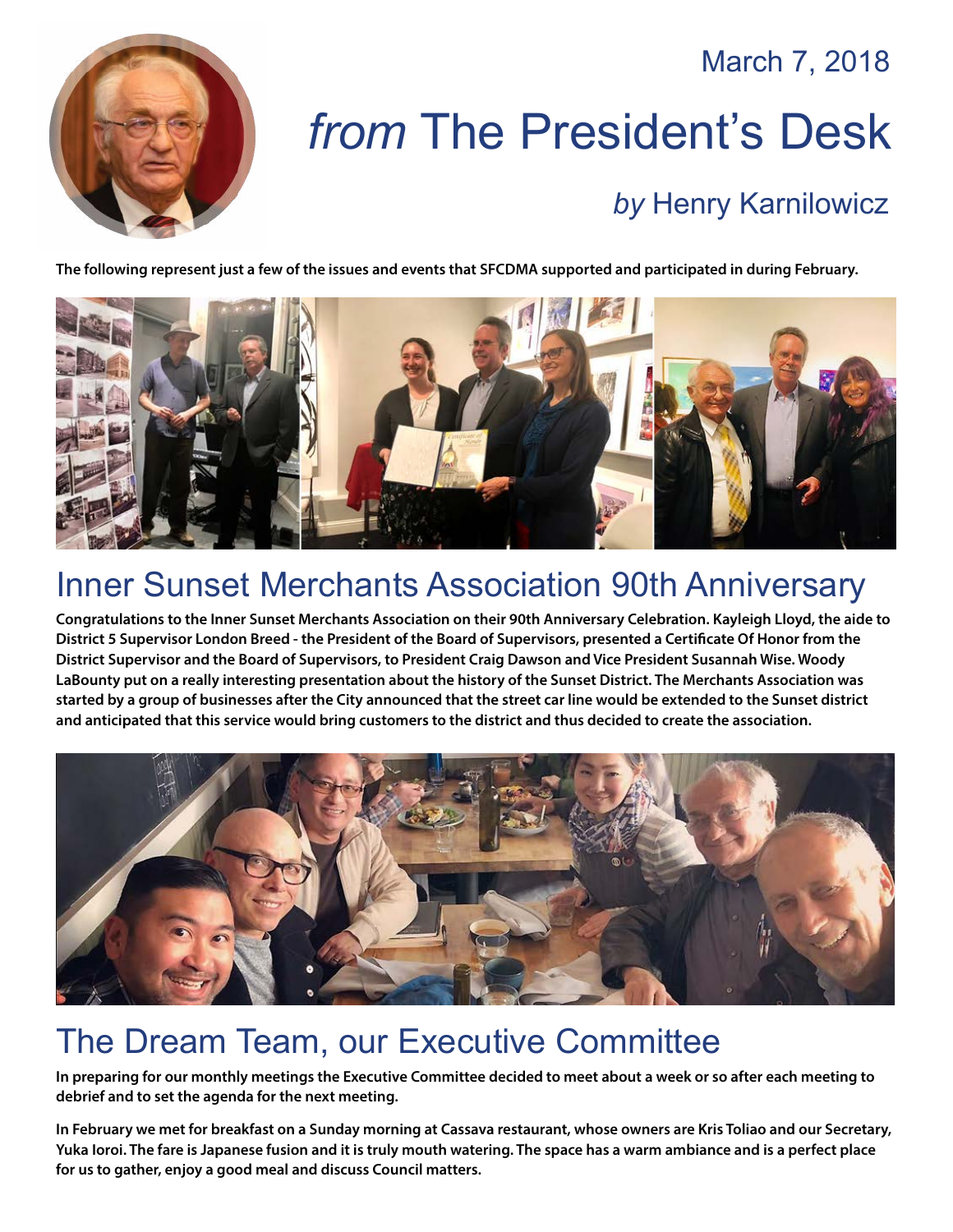

### Chinatown Merchants Walk and New Year of the Dog Parade

**Once a month, together with Airbnb, we organize Merchant Walks in our merchant corridors. For February it was Chinatown: the oldest and largest Chinatown in the United States and a true neighborhood gem! We were treated to a fun and informative curated tour by our very own Eva Lee, a Chinatown Merchants Association delegate.**



### **The itinerary included:**

| 616 Grant            | Canton Bazaar with its huge variety of quality Chinese items, including hand-crafted kimonos.                                                                                                                                                                                        |
|----------------------|--------------------------------------------------------------------------------------------------------------------------------------------------------------------------------------------------------------------------------------------------------------------------------------|
| 718 Grant            | The Wok Shop – opened after President Richard Nixon's visit to China created huge interest in<br>Chinese wok cooking.                                                                                                                                                                |
| 752 Grant            | Dragon Papa – Chinese royal dessert made from hand-pulling solid maple sugar into strands.<br>resembling hairs of a beard. One can watch it being made behind the front window.<br>Owner, Derek, provides interesting information about the history of this for-royals-only dessert. |
| 905 Grant            | Vital TeaLeaf - Tea Tasting with Kenny (Saturday - Tuesday) is an experience that gives a whole new<br>perspective on tea.                                                                                                                                                           |
| <b>56 Ross Alley</b> | Golden Gate Fortune Cookies - watch them being made and owner Kevin accommodates special<br>message requests.                                                                                                                                                                        |
| <b>644 Broadway</b>  | The tour ended at the busy and really stunning China Live - the Chinese version of Eataly! Retail venue<br>and dining options from casual to upscale. Stations includes dim sum, Peking duck, desserts, tea.                                                                         |

**(Coincidentally, Mayor Mark Farrell did his merchant walk earlier in the day.)**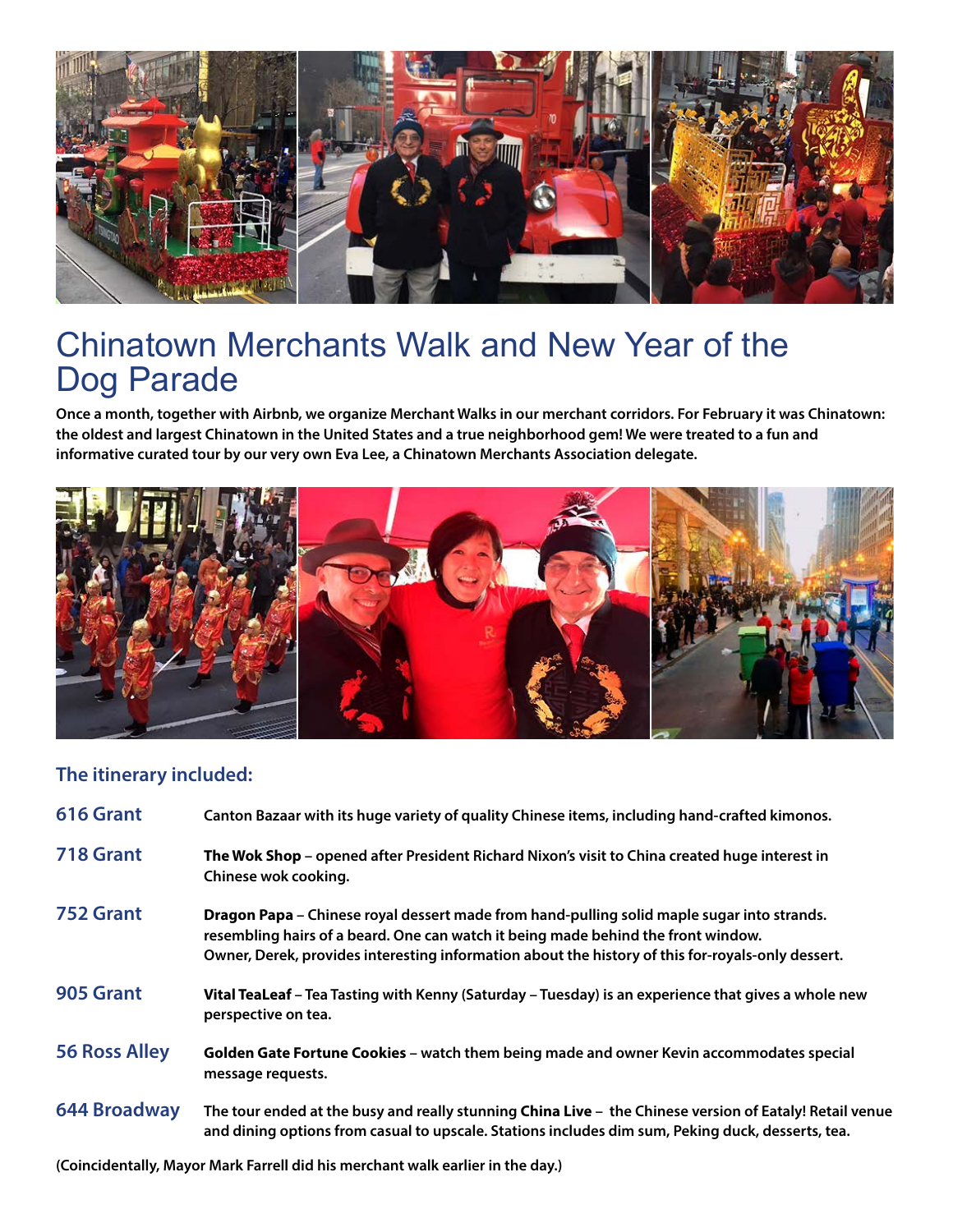**At our last meeting Eva Lee presented Vas Kiniris and I with beautiful Chinese jackets which were emblazoned with dragons on the back, so, of course we just had to be on a float Chinese New Year Parade!** 

**Minna Tao welcomed us to join with the Recology contingent. We decided to ride on an antique fire truck and we really had a blast. On board there were karaoke singers and a terrific sound system, which proved a true crowd pleaser to the 800,000 + people lining the route, who had huge smiles and waved back at us and sang along as we went by!**



### Business Comes to City Hall Advocacy Day

**This was the second all-day annual event at City Hall, with sponsors including the San Francisco Chamber of Commerce.** 

**The proceedings included meetings with our supervisors at City Hall and Forums at the State Building. Subjects covered included The Future of the City, Homelessness, Clean and Safe Streets, Workforce Development for the 21st Century, Doing Business with / In the City Traffic and Transportation and Housing Affordability.**



**At the end of the day there was a Cocktail Reception in the Green Room, at the War Memorial Building, followed by the San Francisco Mayoral Candidates Forum in the Herbst Theater, War Memorial Building. It was lively debate from the candidates London Breed, Jane Kim, Angele Alioto, Mark Leno, Richie Greenberg and Amy Farah Weiss.**

**I am pleased to announce that there was an excellent attendance, with people from a broad spectrum of businesses and organizations. Kudos and thanks are in order particularly to Dee Dee Workman and Alex Mitra at the Chamber for making it happen!**

#### Rebooting Marina Merchants

**The Marina Merchants Association is one of the oldest and historically most active merchant associations. But they been dormant for a number of years, so Cameron Crockett has decided to step up to the plate to reboot the organization.** 

**Vas Kiniris, Marianne Mazucco-Thompson, Cameron Crockett and I met at Peets on Chestnut Street and had a very productive meeting.**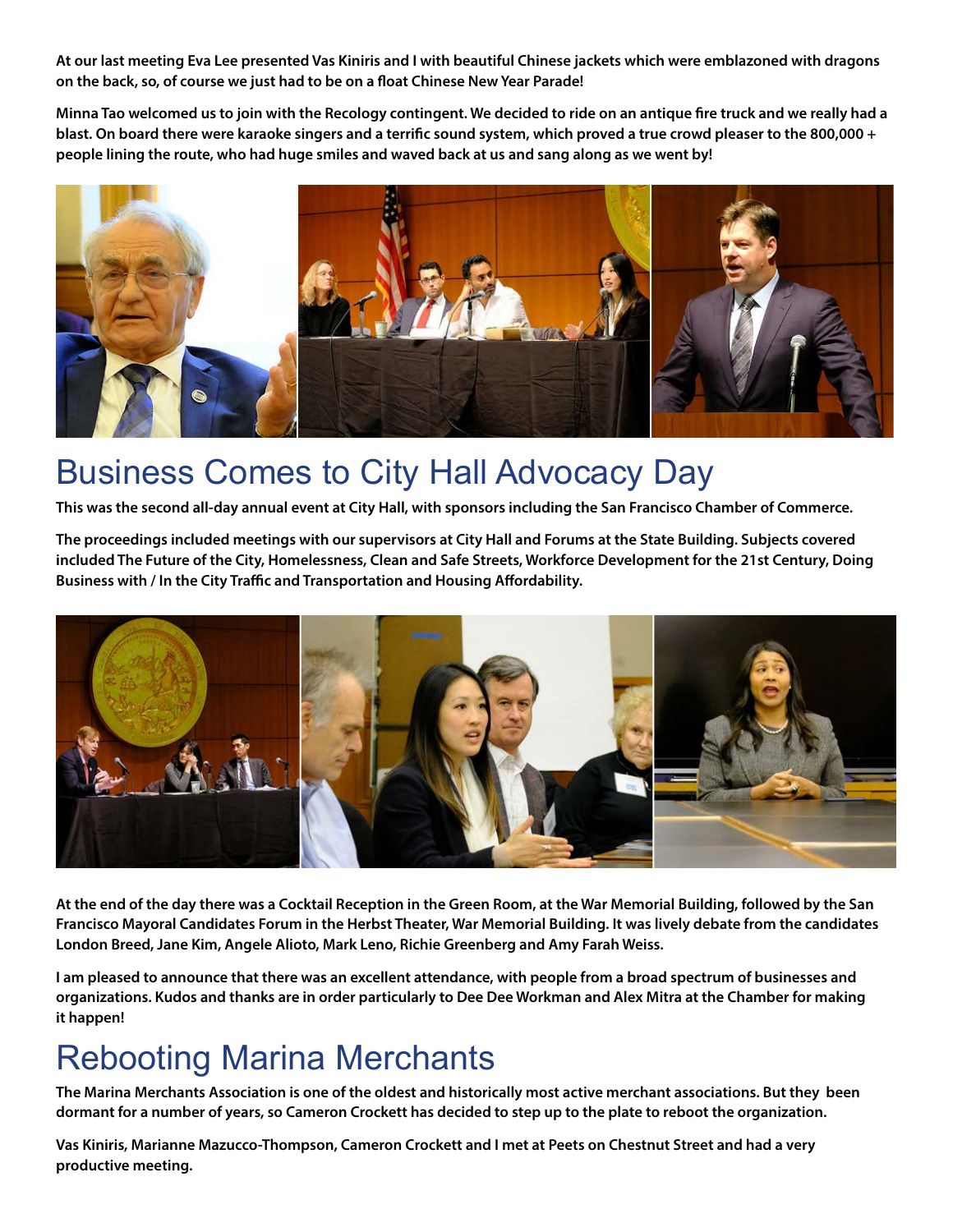

**Cameron has worked hard to establish Marina Merchants' non profit status and to pay the SFCDMA annual membership. — Welcome Marina Merchants Association!**



### Comcast Viewing Party

**Vas Kiniris and I were honored to be invited to the Olympics Viewing Party hosted by Comcast at Showplace Square. There was quite a large crowd. I bumped into many friends and also Larry Baer, the President and Chief Executive Officer of the S.F. Giants! There was plenty of delicious food and libations to enjoy. A large screen showed events from the Winter Olympics in South Korea. A panel discussion was held on the topic of the adoption of new technology and the integration of social media into the Olympics brand.**



# The Inaugural Supervisorial District Summit

**I attended the inaugural Supervisorial District Summit with District 2 Supervisor Catherine Stefani. Also in attendance were Police Captain Joseph Engler, Fillmore Street Merchants Association Executive Director and SFCDMA Executive Administrator**